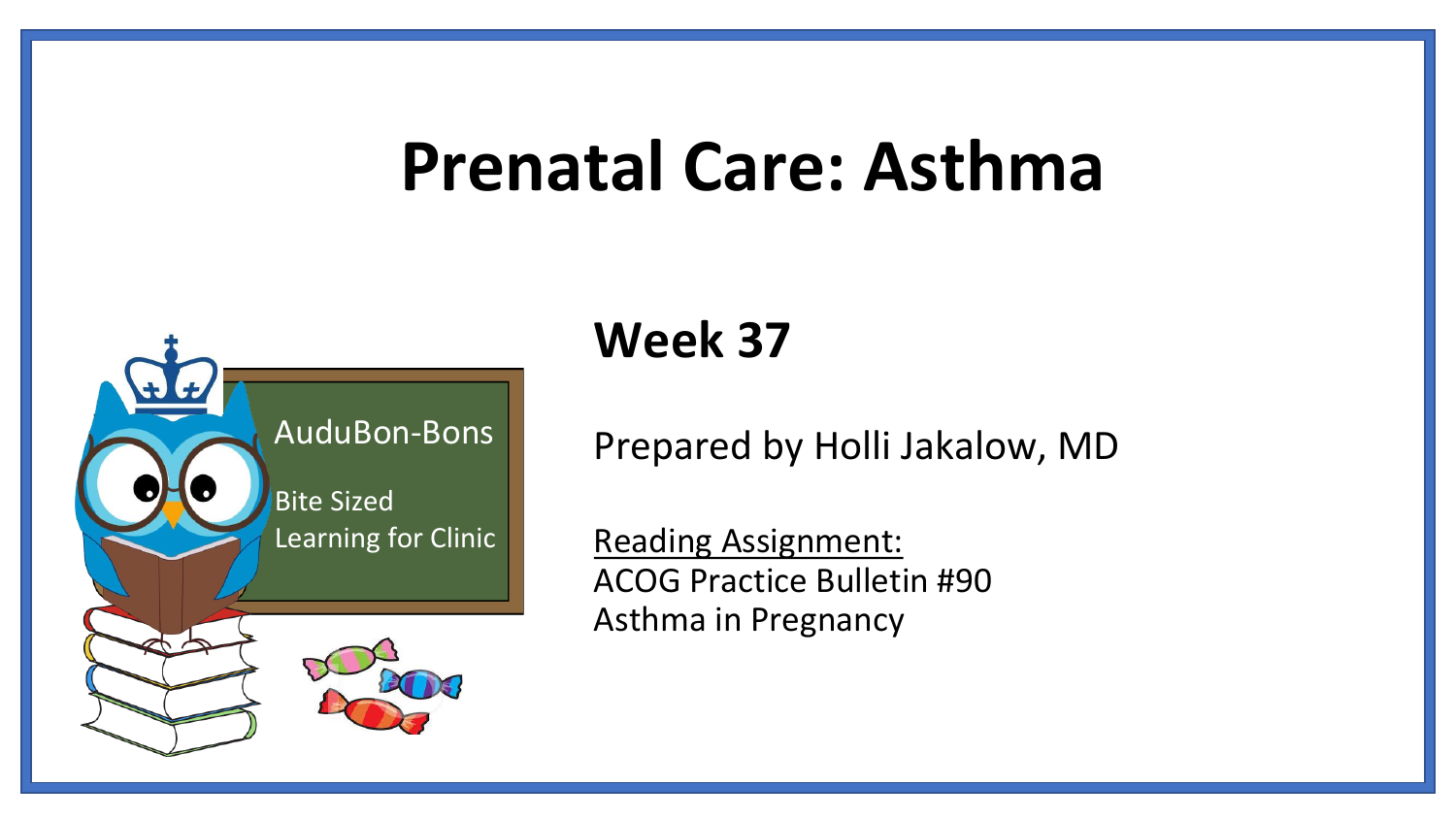

- To understand the asthma severity classification
- To be able to counsel patients on the effects of pregnancy on asthma and the effects of asthma on pregnancy
- To identify appropriate stepwise pharmacotherapy for asthma during pregnancy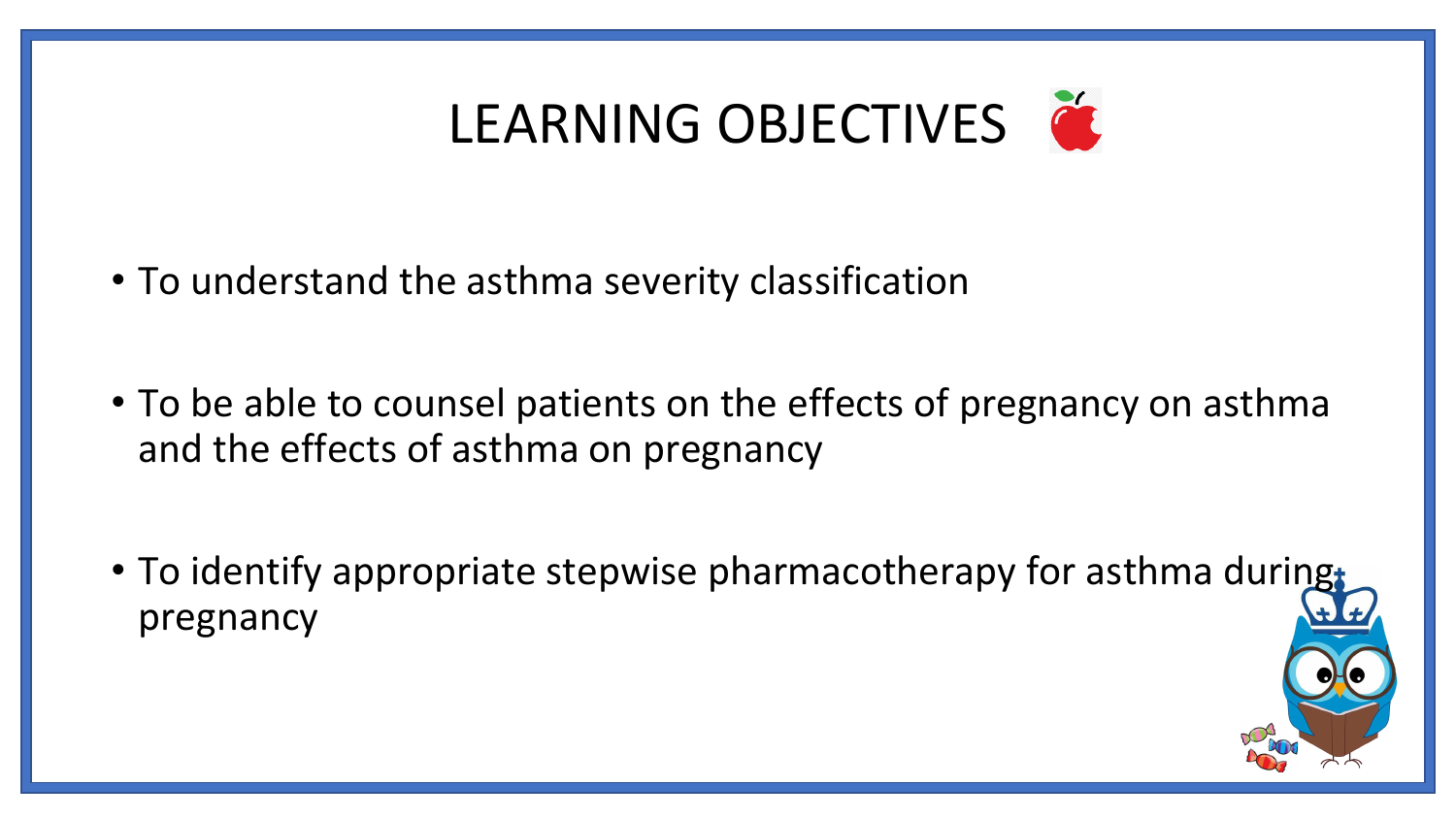### CASE VIGNETTE

• Ms. Respira Profunda, a 27 yo G1 P0 at 14wga, presents to clinic for an antepartum visit and would like to discuss management of her asthma during pregnancy.

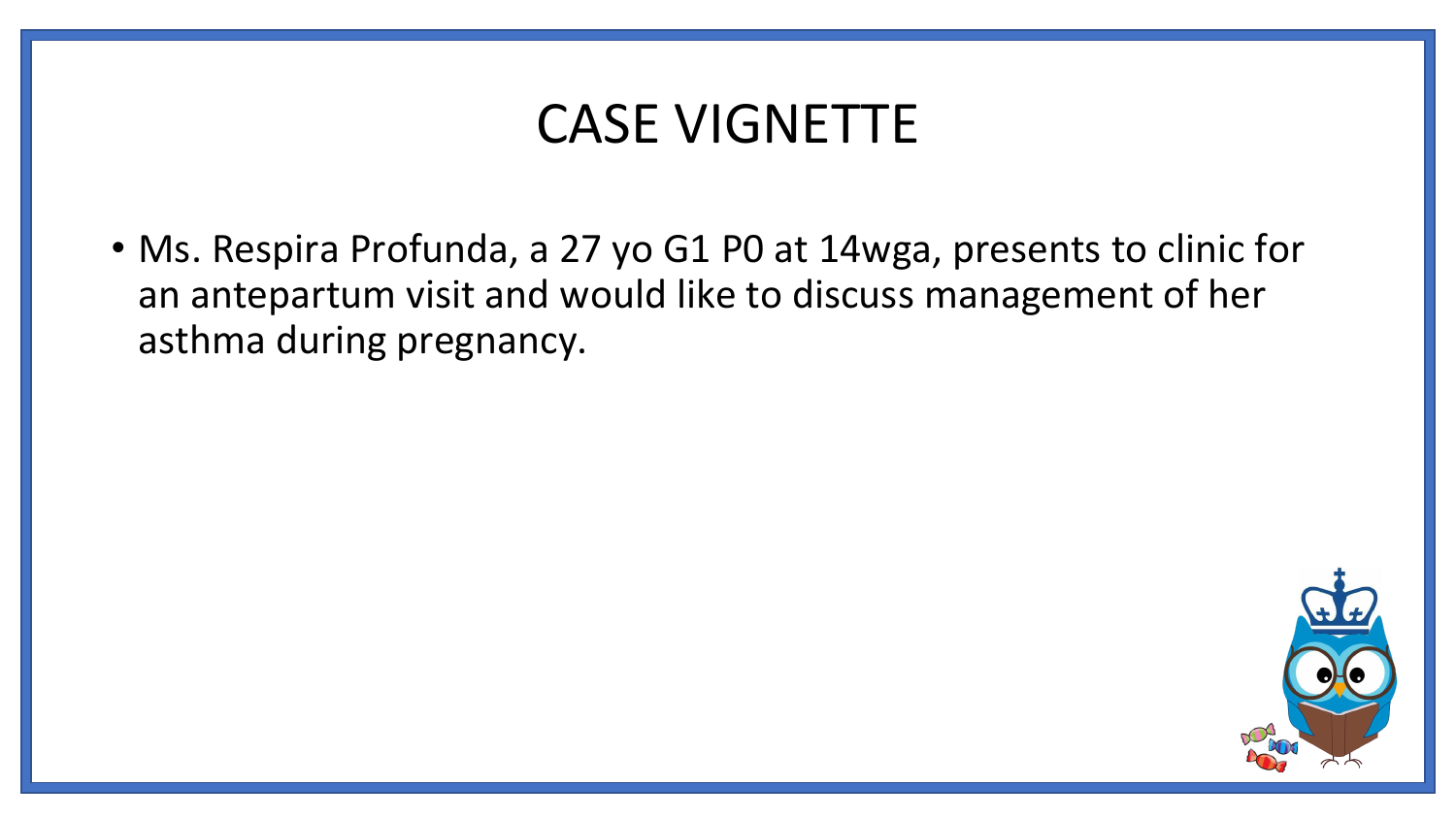### FOCUSED HISTORY

### What elements of the patient's history are most relevant?

- PMH:
- **Asthma diagnosed 2 years ago by her PCP and classified as "mild intermittent"** 
	- **Denies previous intubations, ICU admissions, or hospitalizations**
	- **One ED visit when symptoms resolved with nebulizer treatment**
	- **Denies oral corticosteroid use**
	- **Exacerbated by allergies and URTIs**
	- **Best peak flow ~350 L/min (within normal range)**
- **Seasonal allergic rhinitis**
- PSH: Tonsillectomy at age 4
- OBH:
- **Current pregnancy uncomplicated other than PMH noted above and up to date on prenatal care**
- **Has not yet felt fetal movement**
- **Denies ctx, lof, vb**
- **Denies current symptoms of her asthma. Uses albuterol inhaler once every 2 weeks**
- **No current symptoms of allergic rhinitis.**
- PGYNH: Regular menses prior to pregnancy. Denies history of STIs or abnormal paps. Denies history of fibroids or cysts.
- MEDS: PNV, Albuterol PRN
- All: NKDA
- FH: HTN
- SH: **Denies tob**, drug, etoh use. **No tob use in her home**. Denies IPV. Accepts blood products.

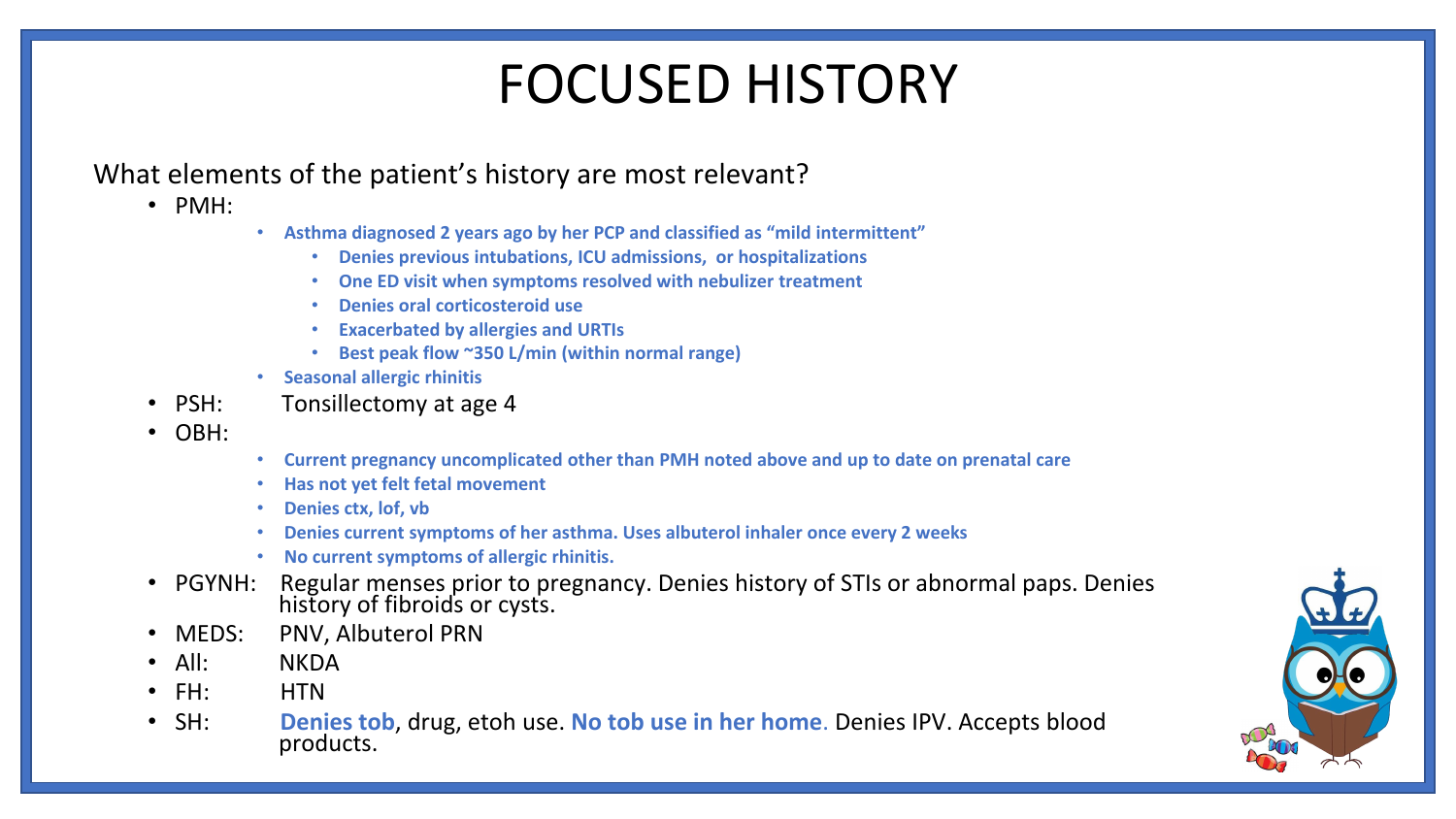### PERTINENT PHYSICAL EXAM FINDINGS

What elements of the patient's physical exam are most relevant?

- General: Well appearing woman, VSS
- CV: RRR
- **Resp: CTAB, good air movement throughout**
- Abd: Soft, ND, NT, appropriately gravid
- **FHR 150s bpm**
- Ext: WWP

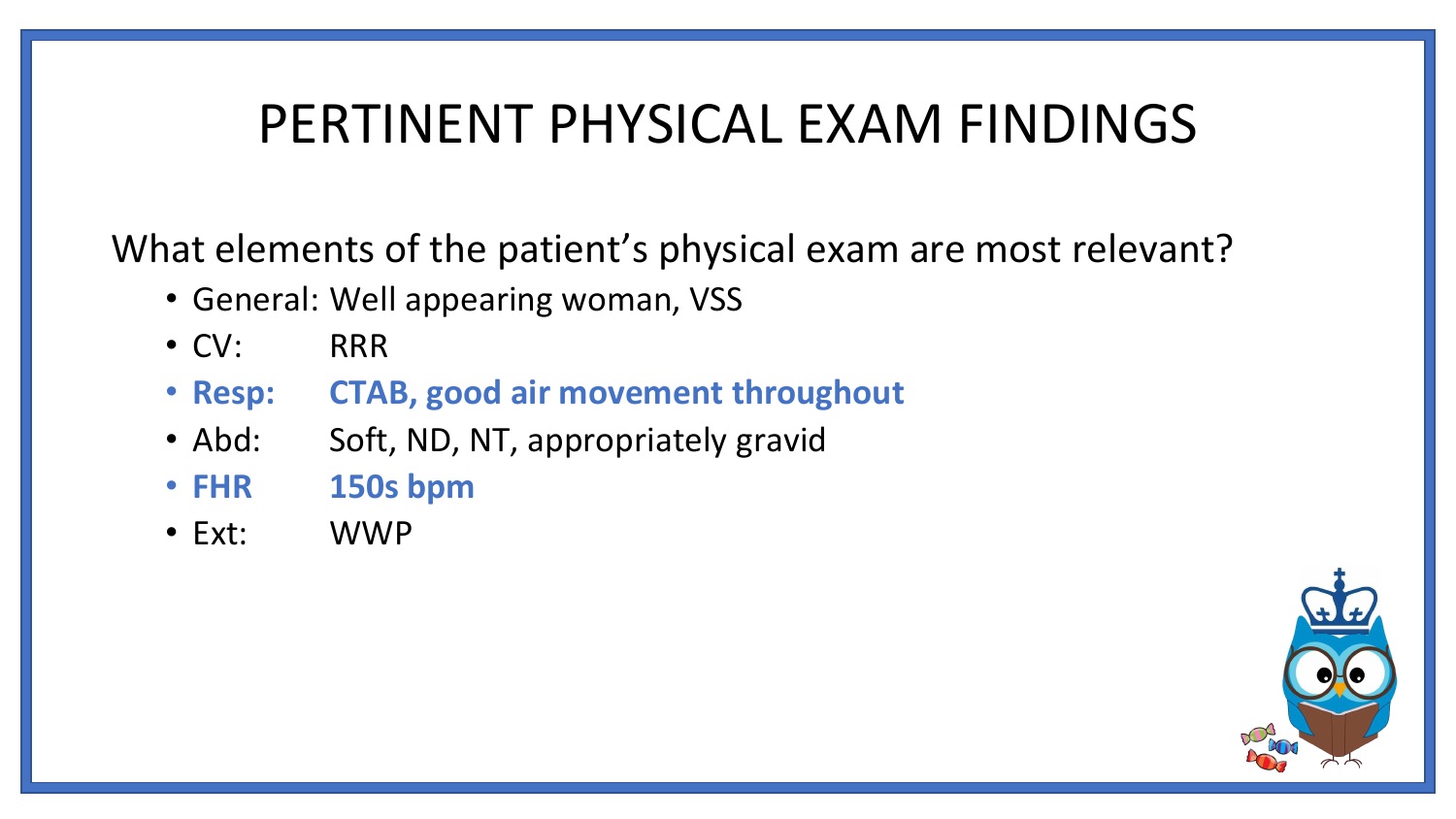## ASTHMA

What percentage of pregnancies are affected by asthma? • **4-8%**

### What is the basic pathophysiology of asthma?

- Chronic airway inflammation
- Increased airway responsiveness to a variety of stimuli
- Airway obstruction that is completely or partially reversible

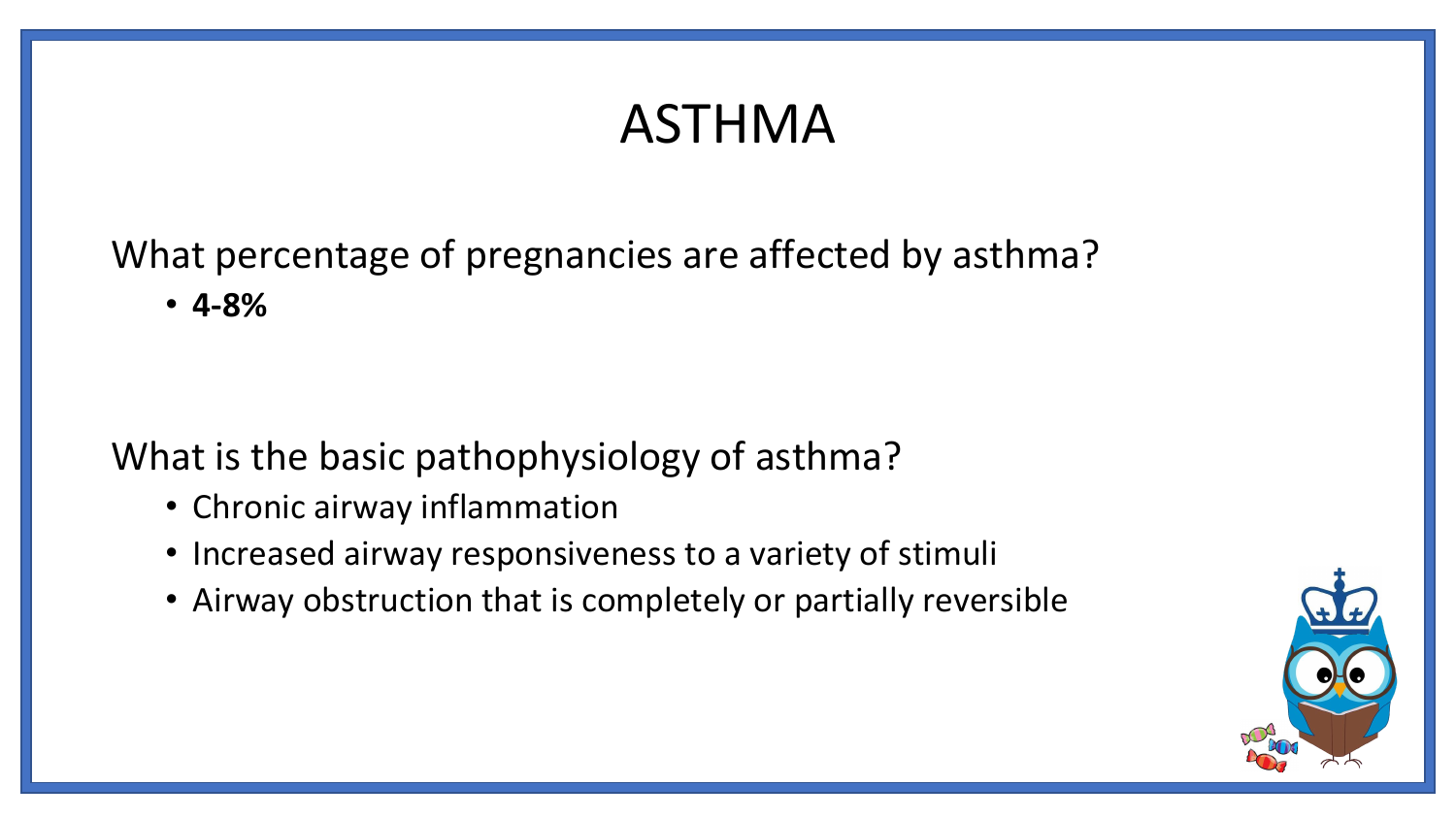### ASTHMA SEVERITY CLASSIFICATION

#### Table 1. Classification of Asthma Severity and Control in Pregnant Patients

| Asthma Severity*<br>(Control <sup>†</sup> )   | <b>Symptom Frequency</b>                    | Nighttime Awakening         | Interference With<br>Normal Activity | FEV, or Peak Flow<br>(Predicted Percentage<br>of Personal Best) |
|-----------------------------------------------|---------------------------------------------|-----------------------------|--------------------------------------|-----------------------------------------------------------------|
| <b>Intermittent</b><br>(well controlled)      | 2 days per week or less                     | Twice per month or less     | <b>None</b>                          | More than 80%                                                   |
| Mild persistent<br>(not well controlled)      | More than 2 days per week,<br>but not daily | More than twice per month   | Minor limitation                     | More than 80%                                                   |
| Moderate persistent<br>(not well controlled)  | Daily symptoms                              | More than once per week     | Some limitation                      | 60-80%                                                          |
| Severe persistent<br>(very poorly controlled) | Throughout the day                          | Four times per week or more | <b>Extremely limited</b>             | Less than 60%                                                   |

Abbreviation: FEV<sub>1</sub>, forced expiratory volume in the first second of expiration

\*Assess severity for patients who are not taking long-term-control medications.

\*Assess control in patients taking long-term-control medications to determine whether step-up therapy, step-down therapy, or no change in therapy is indicated.

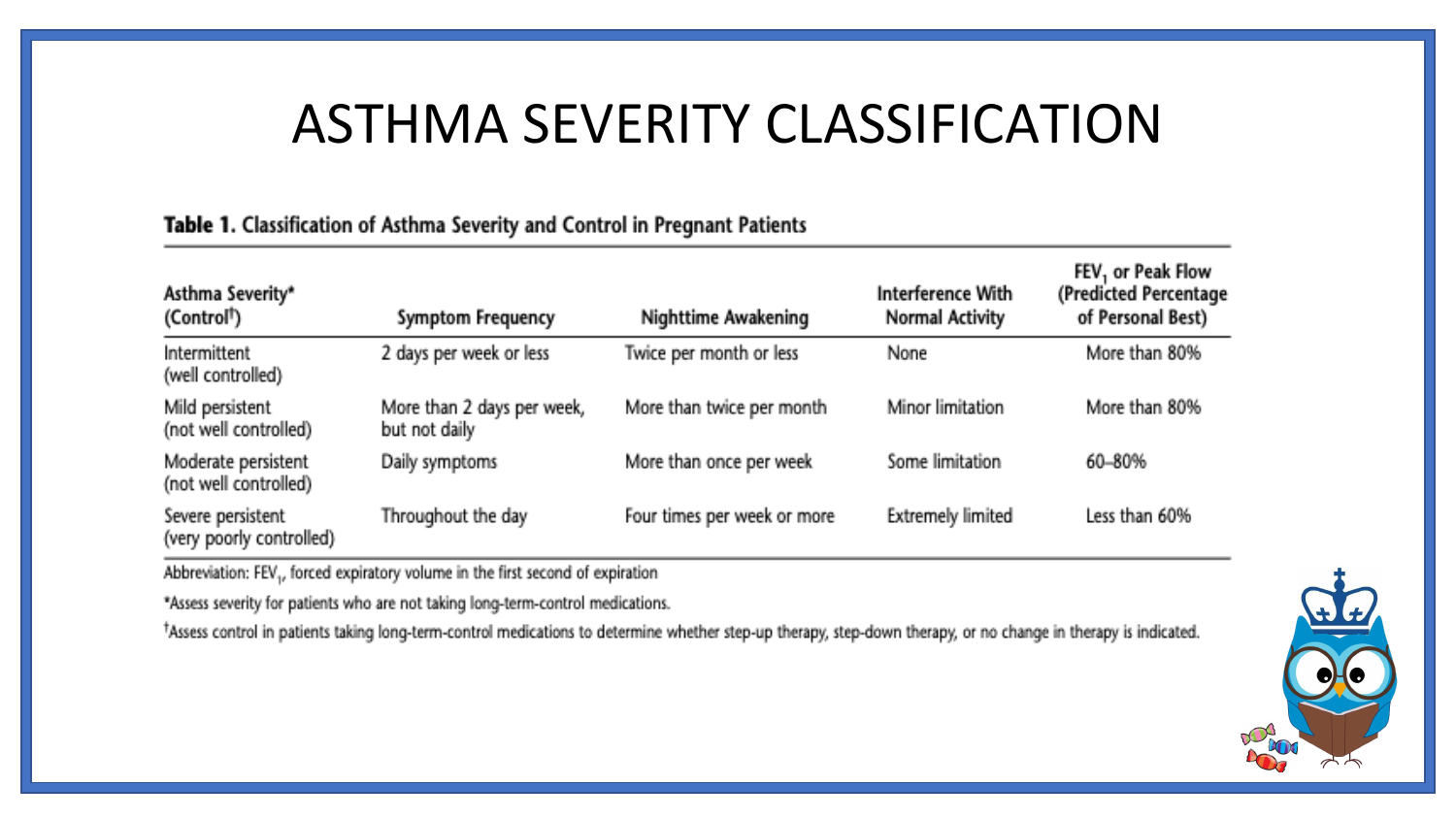## EFFECTS OF PREGNANCY ON ASTHMA

Are there any predictors of the effect of a patient's pregnancy on her asthma control?

• **Her asthma control in prior pregnancies** 

What is the likelihood of asthma exacerbation or hospitalization during pregnancy with:

- **Mild asthma**
	- Exacerbation **12.6%**
	- Hospitalization **2.3%**
- **Moderate asthma**
	- Exacerbation **25.7%**
	- Hospitalization **6.8%**
- **Severe asthma** 
	- Exacerbation **51.9%**
	- Hospitalization **26.9%**

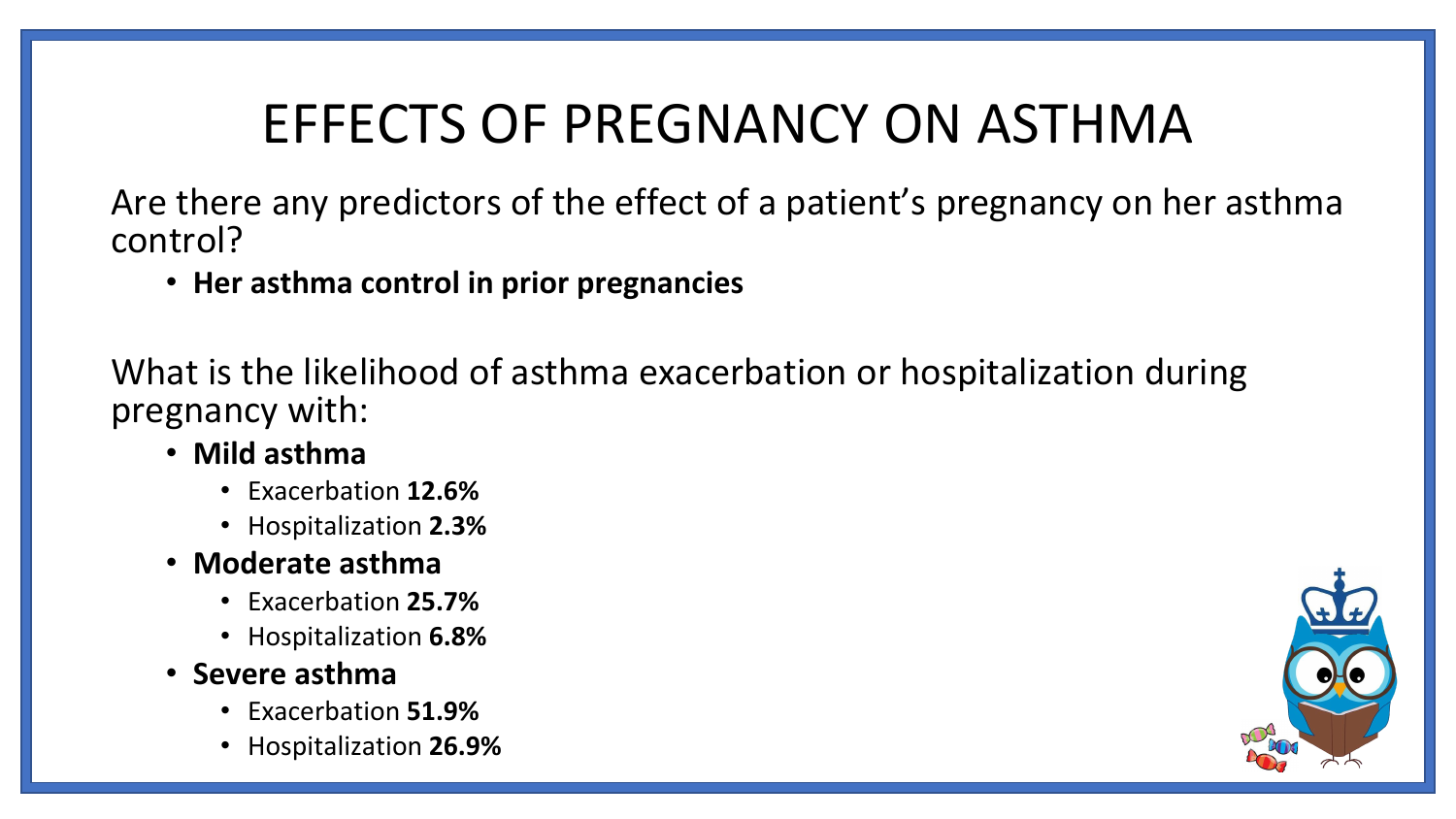### EFFECTS OF ASTHMA ON PREGNANCY

Can women with mild and well-controlled asthma have excellent maternal and perinatal pregnancy outcomes?

• **Yes**

What are some of the risks of severe and poorly-controlled asthma in pregnancy?

• **Increased prematurity, need for cesarean delivery, preeclampsia, growth restriction** 

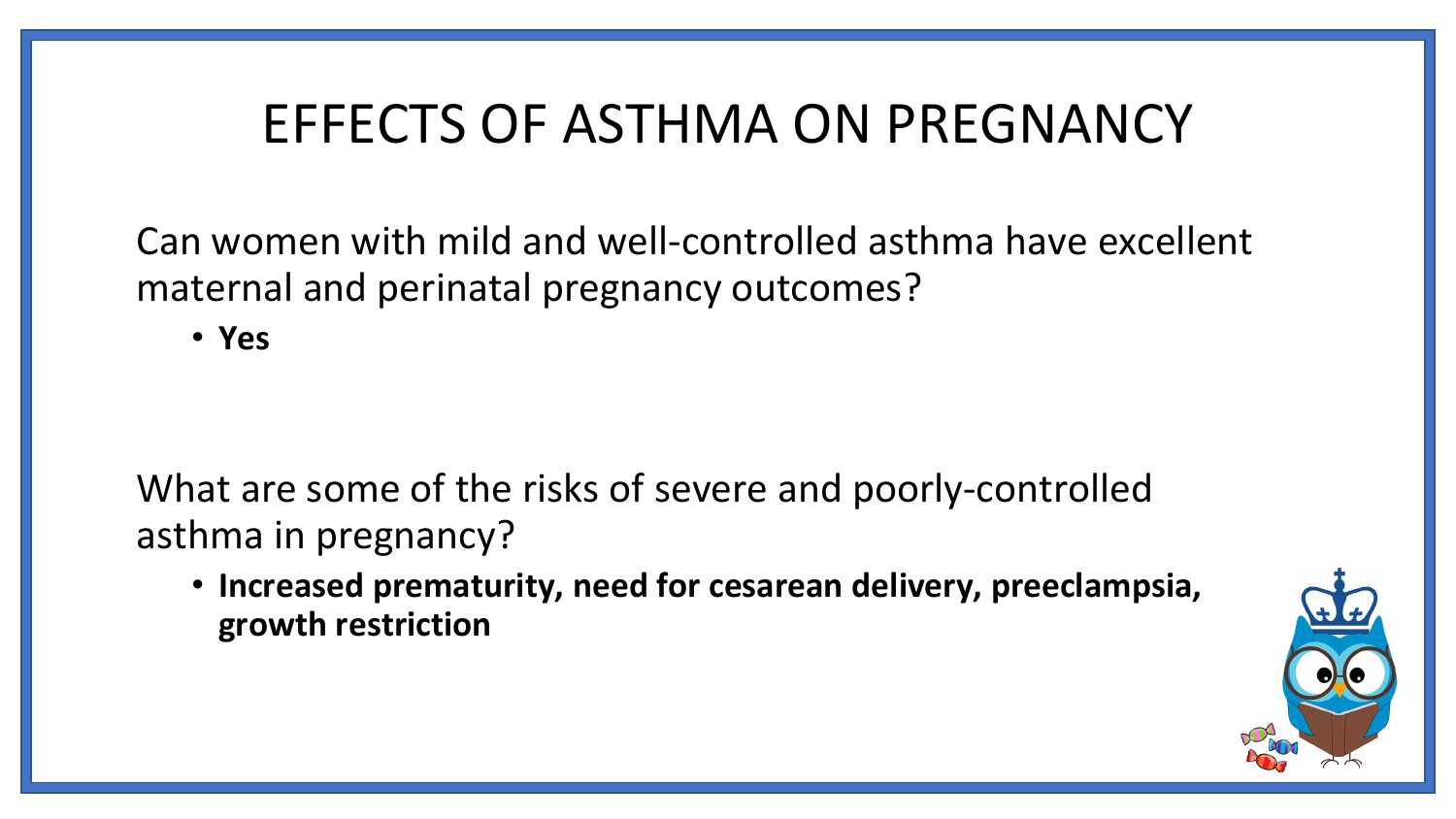## ASSESSMENT OF WOMEN WITH ASTHMA DURING PRENATAL CARE

What clinical evaluation should be performed at each prenatal visit?

- Subjective assessment of symptoms
- Pulmonary function tests
	- **Spirometry** is preferred method
		- Peak expiratory flow measurement with peak flow meter is sufficient
	- Lung auscultation

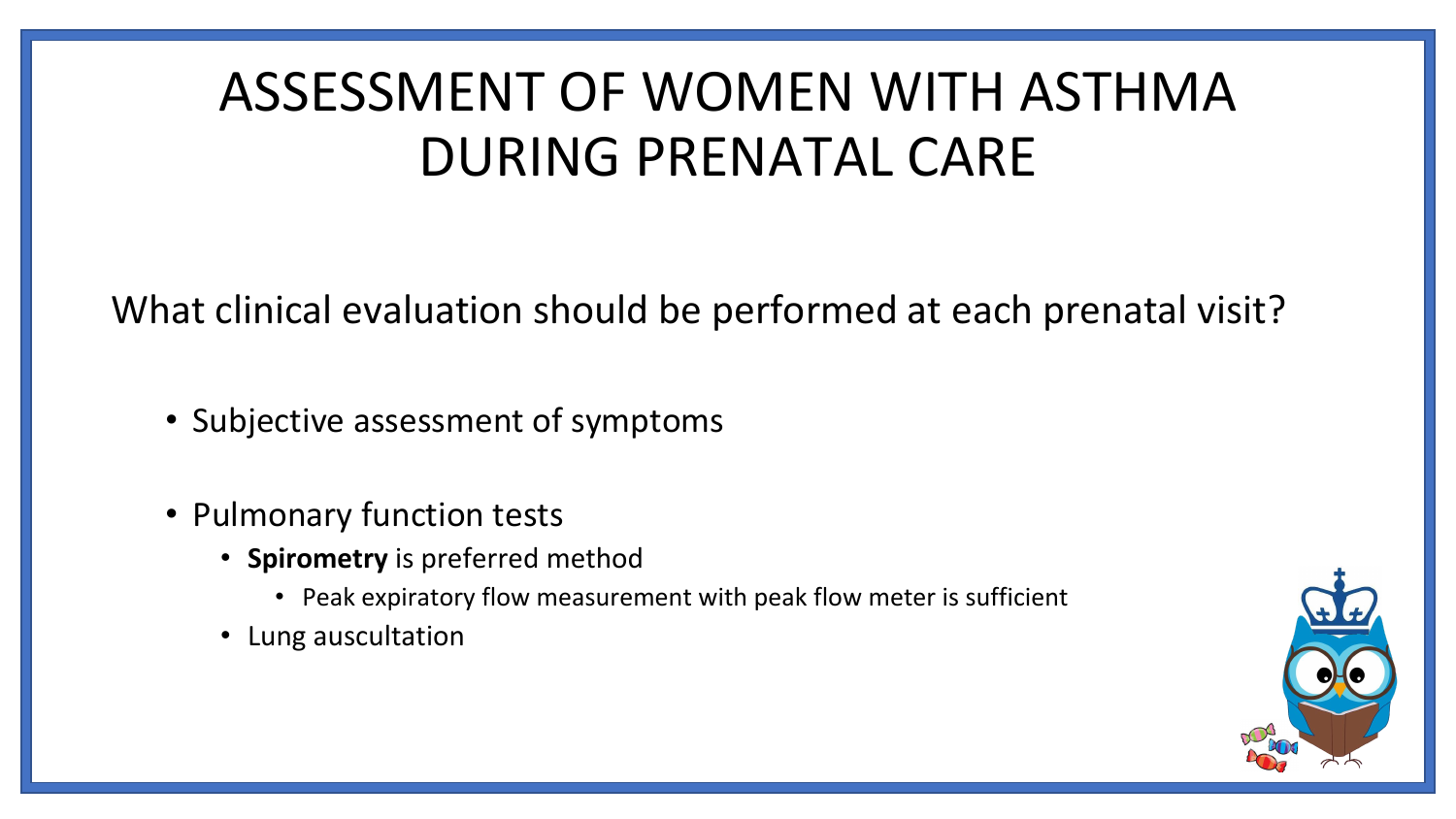## MANAGEMENT OF ASTHMA IN PREGNANCY

What is the goal of asthma therapy in pregnancy?

• Maintain adequate oxygenation of the fetus by preventing hypoxemic episodes in the mother

Are asthma medications safe in pregnancy?

- Yes
- Per The National Asthma Education and Prevention Program, **"it is safer for pregnant women with asthma to be treated with asthma medications than it is for them to have asthma symptoms and exacerbations."**

What nonpharmacologic approaches should be used for asthma during pregnancy?

- Avoiding allergens and irritants
	- Tobacco smoke, mold, dust mite, animal dander, cockroaches
- Control GERD
- Correct use of inhalers
- Education by medical provider

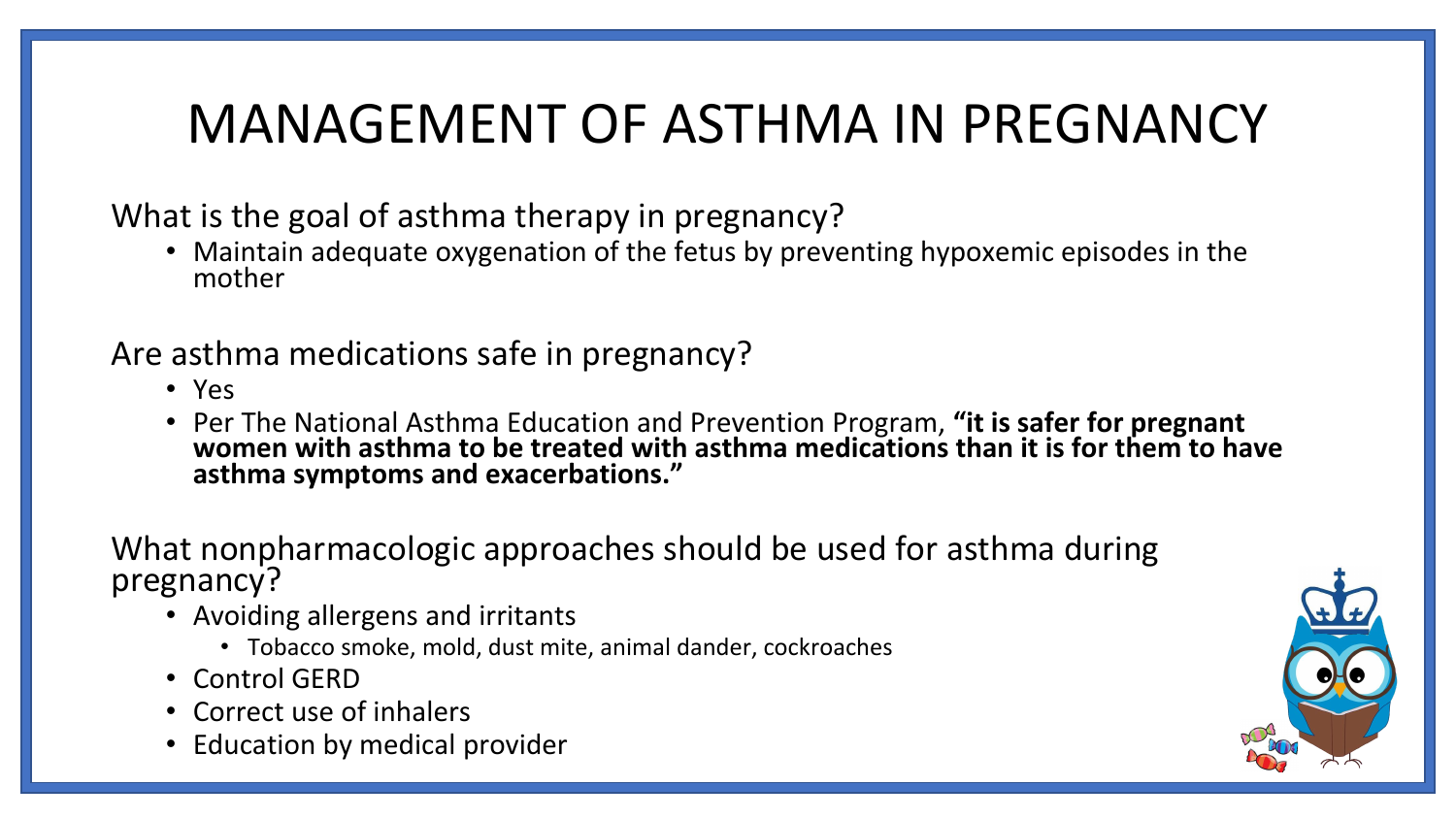## STEPWISE PHARMACOTHERAPY FOR ASTHMA DURING PREGNANCY

### What is the preferred **inhaled corticosteroid** in pregnancy?

• **Budesonide**

### What is the preferred **rescue therapy** in pregnancy?

• **Albuterol**

#### **Step Therapy Medical Management** of Asthma During Pregnancy

#### Mild Intermittent Asthma

• No daily medications, albuterol as needed

#### **Mild Persistent Asthma**

- · Preferred-Low-dose inhaled corticosteroid
- · Alternative-Cromolyn, leukotriene receptor antagonist, or theophylline (serum level 5-12 mcg/mL)

#### **Moderate Persistent Asthma**

- · Preferred-Low-dose inhaled corticosteroid and salmeterol or medium-dose inhaled corticosteroid or (if needed) medium-dose inhaled corticosteroid and salmeterol
- · Alternative-Low-dose or (if needed) mediumdose inhaled corticosteroid and either leukotriene receptor antagonist or theophylline (serum level 5-12 mcg/mL)

#### **Severe Persistent Asthma**

- · Preferred-High-dose inhaled corticosteroid and salmeterol and (if needed) oral corticosteroid
- · Alternative-High-dose inhaled corticosteroid and theophylline (serum level 5-12 mcg/mL) and oral corticosteroid if needed

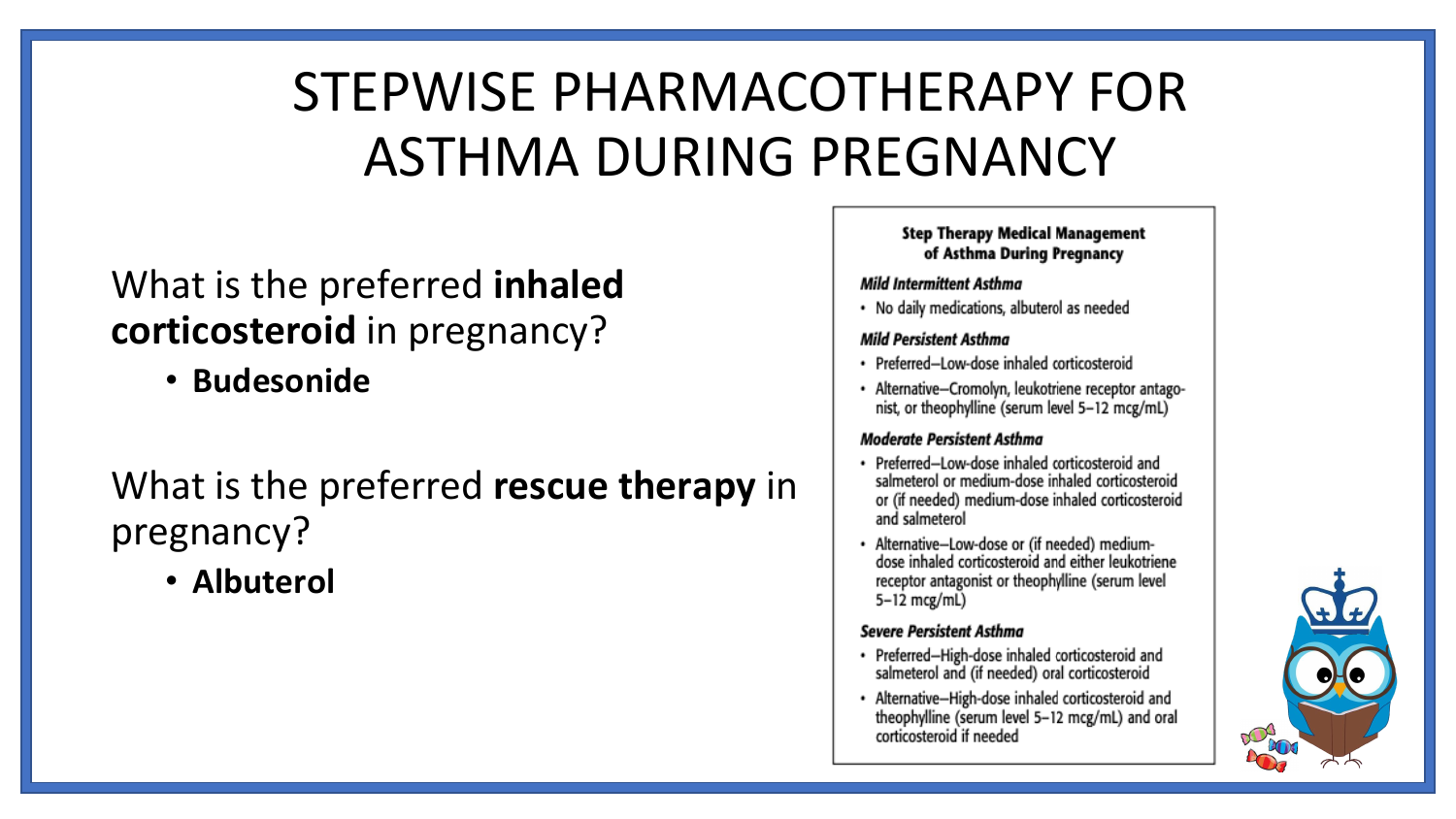## FETAL SURVEILLANCE

What fetal surveillance should be considered for pregnant women with asthma?

- Serial growth ultrasound and antenatal fetal testing should be considered for women with poorly controlled asthma, moderate-to-severe asthma, or recovering from an asthma exacerbation
	- Starting 32 weeks gestation
- Ensure they are well-dated to facilitate fetal growth assessment throughout pregnancy
- Fetal kick counts

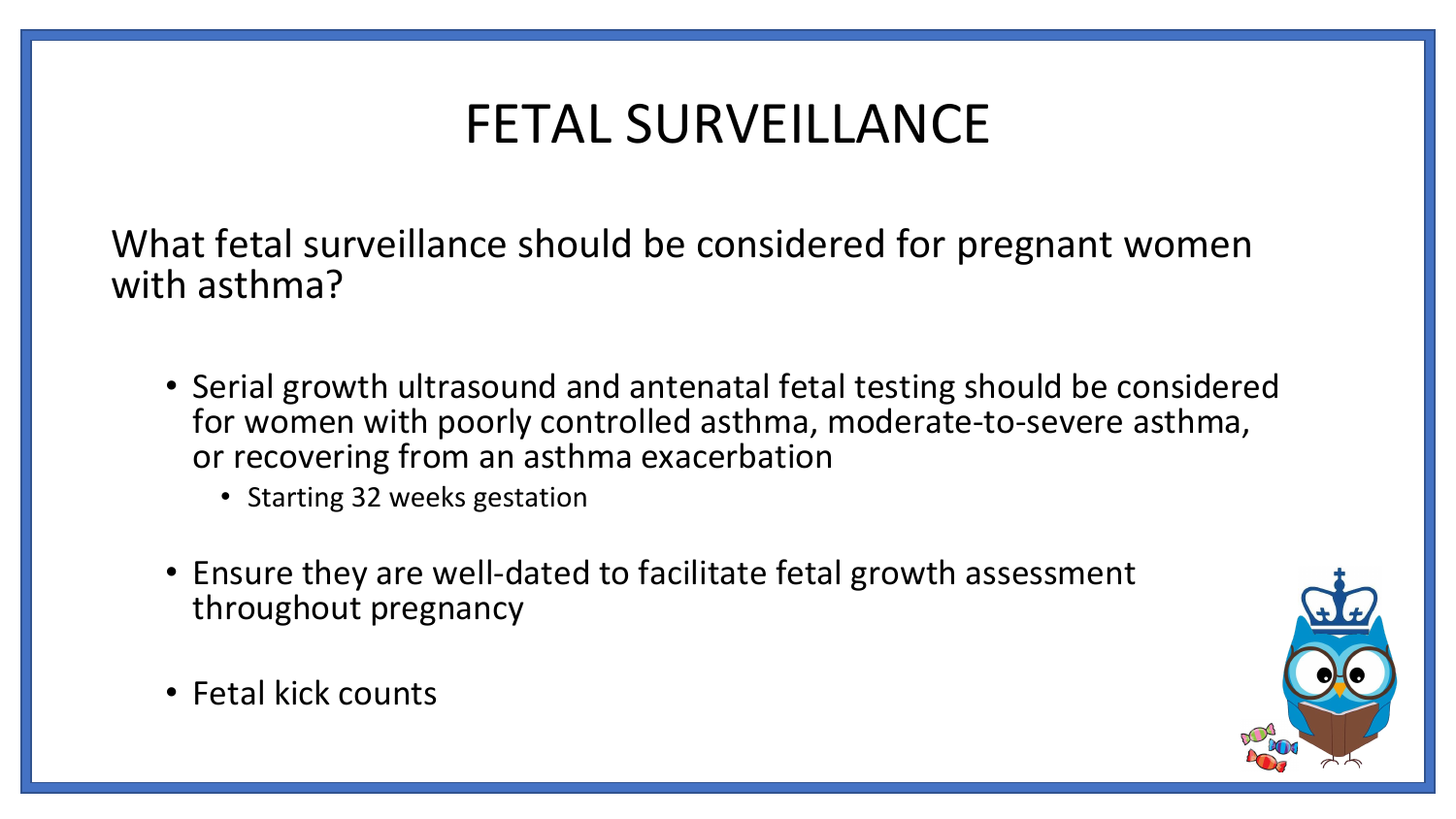### SOCIAL DETERMINANTS OF HEALTH

#### **Asthma Deaths** Age-Adjusted Asthma Mortality Rate by Race, NVSS, 2007

#### Adult Current Asthma Prevalence by Race/Ethnicity, BRFSS, 2008



#### $NYS = U.S.$ 25.4 24.3 20 Rate/millio 12.2  $9.2$ 8.8  $44 +$ White Black Other

Asthma was the underlying cause of death for 227 adults and 10 children in New York State<sup>5</sup>. The age-adjusted mortality rate in New York State was 11.4/million and the U.S. rate was 11.0/million<sup>5</sup>. \*\*The estimate is suppressed.

### Black patients are dying from asthma at a rate disproportionate to their prevalence of asthma.



Asthma in New York State. CDC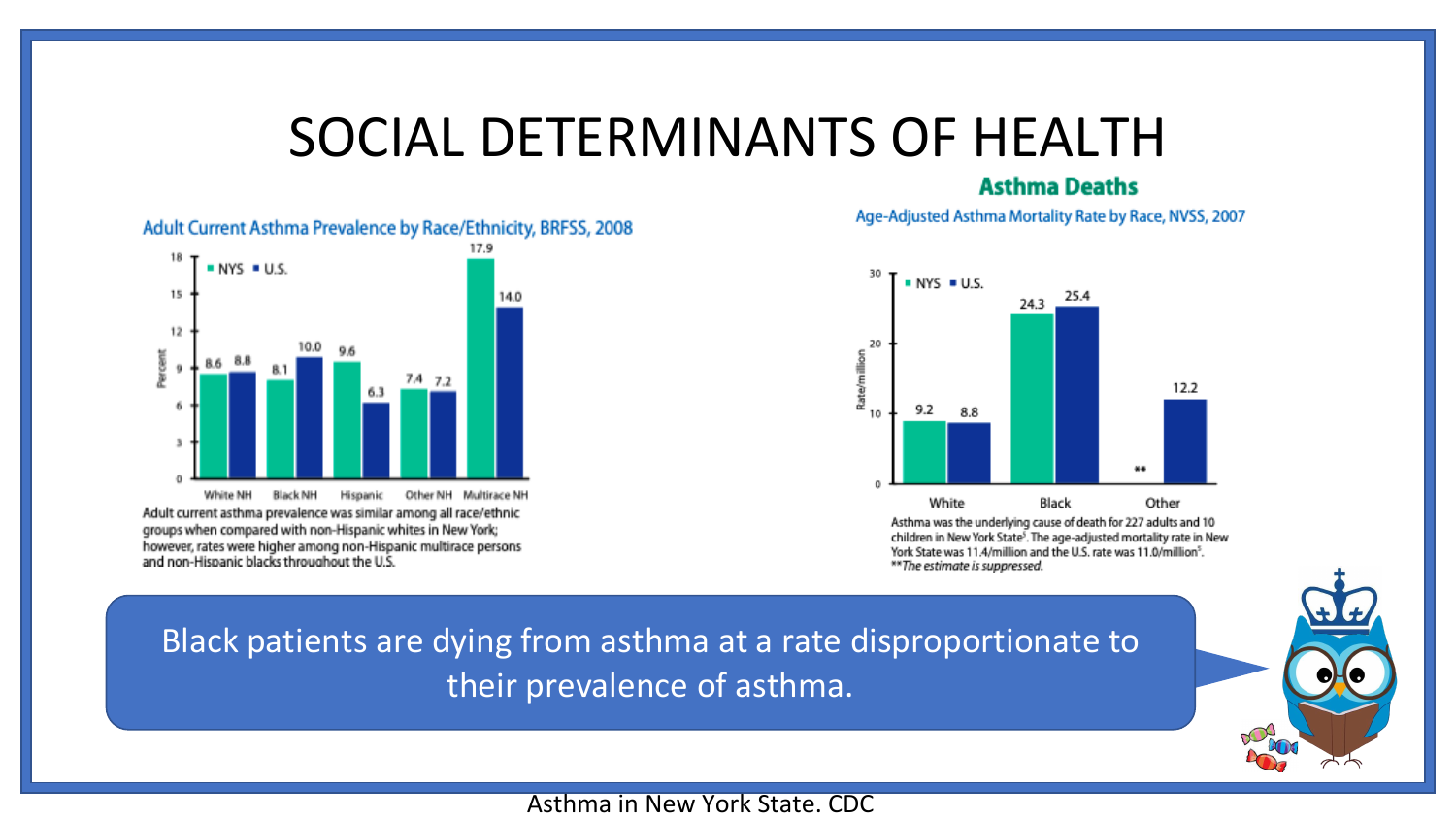### EPIC .PHRASE

### **.BBOBASTHMA**

Description: Asthma in Pregnancy Counseling

We reviewed the implications of asthma during pregnancy. Their asthma currently is classified as \*\*\*. Their current medication regimen is \*\*\* and has been managed by \*\*\*. Baseline peak expiratory flow is \*\*\*.

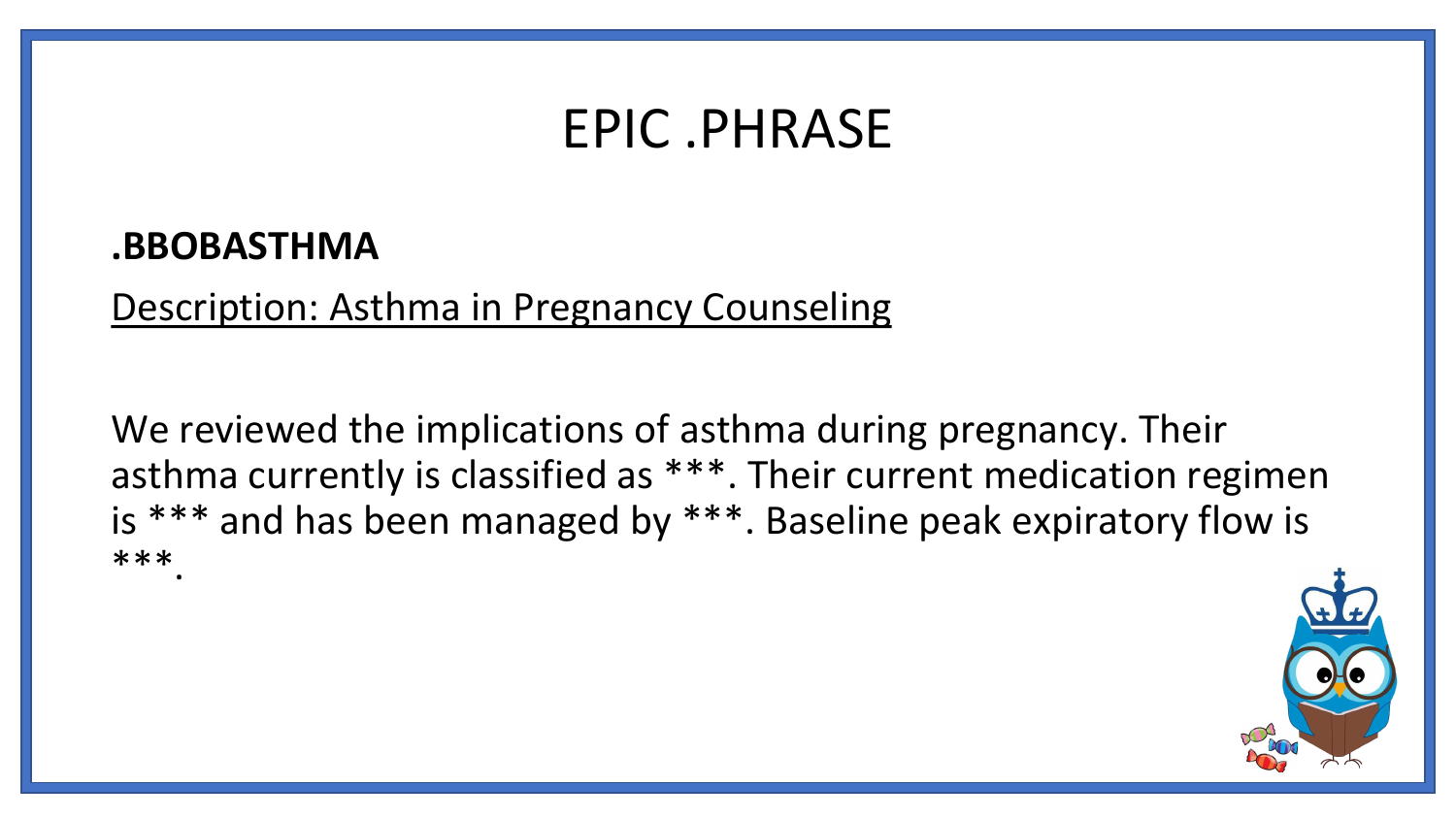## CODING AND BILLING

### Antenatal Testing Counseling

- ICD-10 Codes
	- **099.5** 
		- Diseases of the respiratory system complicating pregnancy, childbirth, and puerperium
- CPT Codes
	- **99214** 
		- Office or other outpatient visit for the evaluation and management of an established patient, which requires at least two of these three key components:
			- A detailed history; a detailed examination; medical decision making of moderate complexity.
			- Counseling and/or coordination of care with other physicians, other qualified health ca professionals, or agencies are provided consistent with the nature of the problem(s) a the patient's and/or family's needs.
			- Usually, the presenting problem(s) are of moderate to high severity.
			- Typically, 25 minutes are spent face-to-face with the patient and/or family.